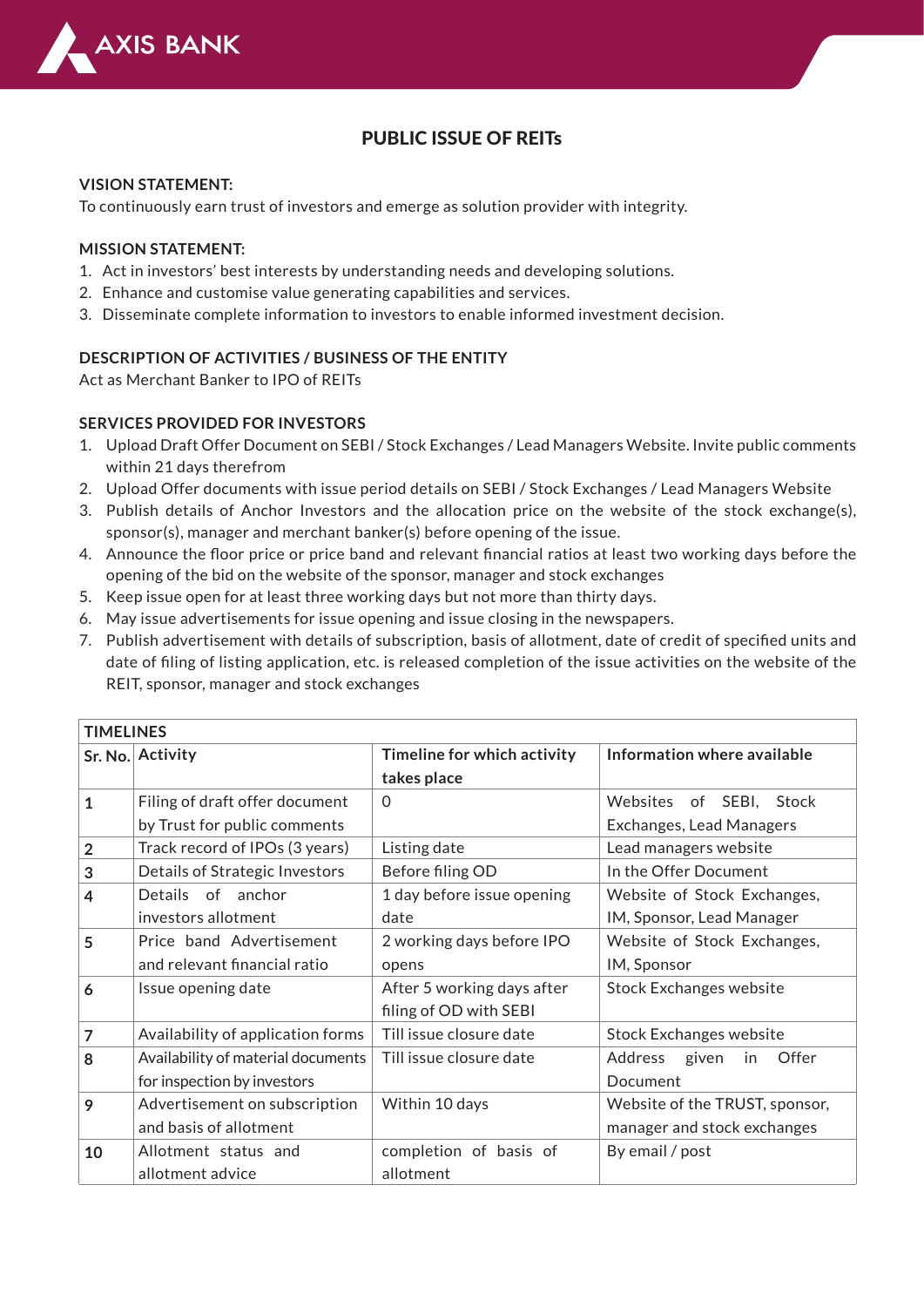## **RIGHTS OF INVESTORS**

- 1. Investors can request for copy of offer document to any of the lead manager till closing of the offer.
- 2. Investors are allowed to modify and only upward revise their bids during the period the issue is open.
- 3. Right to inspect the material documents during the issue.
- 4. If allotted units, all Rights as a Unitholder (as per Offer Document)

# **DO's and DON'Ts FOR INVESTORS**

### **DO's FOR THE INVESTORS**

- Check eligibility to apply as per the terms of the Offer Document and under Applicable Laws and approvals; 1.
- 2. Submit the Bids (other than Anchor Investors) through the ASBA process only
- 3. Bid within the Price Band;
- Ensure the bid cum application form has complete details of the Bidders' depository account, including 4. DP ID, Client ID and PAN
- 5. Ensure that the details about the PAN, DP ID and Client ID are correct, and the Beneficiary Account is activated, as Allotment will be in dematerialized form only;
- Ensure that the Bids are submitted at the Bidding Centres only on the Bid cum Application Forms bearing 6. the stamp of a Designated Intermediary within the prescribed time;
- Ensure that the bank account details are provided in the respective field and they are correct; 7.
- Ensure that you have correctly checked the authorization/undertaking box in the Bid cum Application 8. Form, or have otherwise provided an authorization to the SCSB via the electronic mode for the Designated Branch to block funds in the ASBA Account equivalent to the Bid Amount mentioned in the Bid cum Application Form at the time of submission of the Bid;
- Ensure that the Bid cum Application Form is signed by the ASBA Account holder if the Bidder is not the 9. ASBA Account holder;
- 10. Ensure that the name(s) given in the Bid cum Application Form is/are exactly the same as the name(s) in which the beneficiary account is held with the Depository Participant
- 11. Ensure that the full Bid Amount is paid for Bids submitted by Anchor Investors and Strategic Investors (as applicable);
- 12. Instruct your respective banks to not release the funds other than in relation to this Offer, blocked in the ASBA Accounts;
- 13. In case of joint Bids, the Bid cum Application Form should contain the name of only the First Bidder whose name should also appear as the first holder of the beneficiary account held in joint names.
- 14. Ensure that the signature of the First Bidder in case of joint Bids, is included in the Bid cum Application Forms;
- 15. Ensure that the category and the Bidder status is indicated;
- 16. Submit revised Bids at the same Bidding Centre of a Designated Intermediary, through which the original. Bid was placed and obtain a revised Acknowledgement Slip, as the case may be;

# **DON'Ts FOR THE INVESTORS**

- 1. Do not Bid for lower than the Minimum Bid Size;
- Do not submit a Bid without payment of the entire Bid Amount; 2.
- Do not Bid less than the Floor Price or higher than the Cap Price; 3.
- Do not Bid on another Bid cum Application Form after you have submitted a Bid; 4.
- Do not pay the Bid Amount in cash, by money order or postal order or stock invest and in relation to 5. ABSA Bidders, in any other mode other than blocked amounts in the ASBA Accounts;
- Do not send Bid cum Application Forms by post and only submit the same to a Designated Intermediary 6. at a Bidding Centre;
- 7. Do not fill up the Bid cum Application Form such that the Units Bid for exceed, the Offer Size or investment limits, or the maximum number of Units that can be held or the maximum amount permissible under applicable laws or under the terms of the Offer Document;
- Do not submit more than five Bid cum Application Forms per ASBA Account; 8.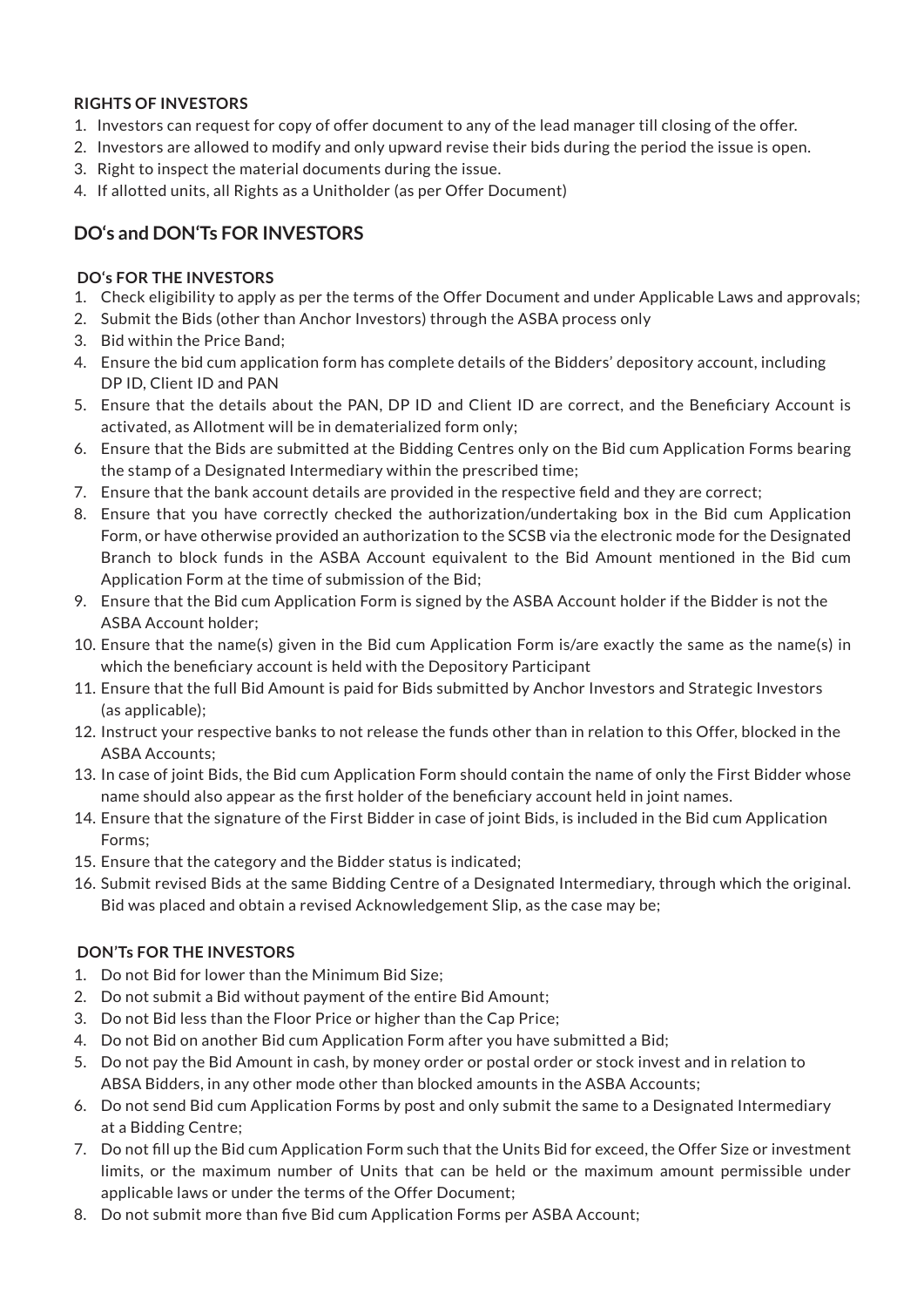- 9. Do not submit the GIR number instead of the PAN
- 10. Do not submit the Bid for an amount more than funds available in your ASBA Account;
- 11. Do not submit Bids on plain paper or on incomplete or illegible Bid cum Application Forms or on Bid cum Application Forms in a colour prescribed for another category of Bidders;
- 12. Do not submit a Bid in case you are not eligible to acquire Units under applicable law or your relevant constitutional documents or otherwise;
- 13. Do not Bid if you are not competent to contract under the Indian Contract Act, 1872 (other than minors having valid depository accounts as per demographic details provided by the Depository;
- 14. Anchor Investors and Strategic Investors should not Bid through the ASBA process;
- 15. Do not withdraw your Bid or lower the size of your Bid (in terms of quantity of the Units or the Bid Amount) at any stage;

#### **INVESTOR GRIEVANCE REDRESSAL MECHANISM AND HOW TO ACCESS IT**

- Issuer (for email ID refer to Offer Documents)
- Scores (https:/scores.gov.in)
- Stock Exchanges (www.nseindia.com; www.bseindia.com)

| <b>Merchant Banker</b>   | <b>Registrar to Issue/Offer</b>            | <b>SCSBs</b>                  |
|--------------------------|--------------------------------------------|-------------------------------|
| (for email ID refer to   | (Mainly for bidding/ post issue/allotment) | (Blocking/Unblocking related) |
| <b>Offer Documents</b> ) | related grievances)                        | grievances)                   |
|                          | (for email ID refer to Offer Document)     |                               |

#### **TIMELINES FOR RESOLUTION OF INVESTOR GRIEVANCES IN A PUBLIC ISSUE**

| Sr. No.        | <b>Activity</b>                                                                         | No. of calendar days |  |
|----------------|-----------------------------------------------------------------------------------------|----------------------|--|
|                | Investor grievance received by the lead manager                                         |                      |  |
| $\overline{2}$ | Lead Manager to the offer to identify the concerned                                     | $T+1$                |  |
|                | intermediary and it shall be endeavoured to forward                                     |                      |  |
|                | the grievance to the concerned intermediary/ies on T                                    |                      |  |
|                | day itself                                                                              |                      |  |
| 3              | The concerned intermediary/ies to respond to the lead                                   | X                    |  |
|                | manager with an acceptable reply                                                        |                      |  |
| $\overline{4}$ | Investor may escalate the pending grievance, if any, to a                               | $T+21$               |  |
|                | senior officer of the lead manager of rank of Vice                                      |                      |  |
|                | President or above                                                                      |                      |  |
| 5              | Lead manager, the concerned intermediary/ies and the                                    | Between T and X      |  |
|                | investor shall exchange between themselves additional                                   |                      |  |
|                | information related to the grievance, wherever required                                 |                      |  |
| 6              | LM to respond to the investor with the reply                                            | Upto $X+3$           |  |
| 7              | Best efforts will be undertaken by lead manager to respond to the grievance within T+30 |                      |  |